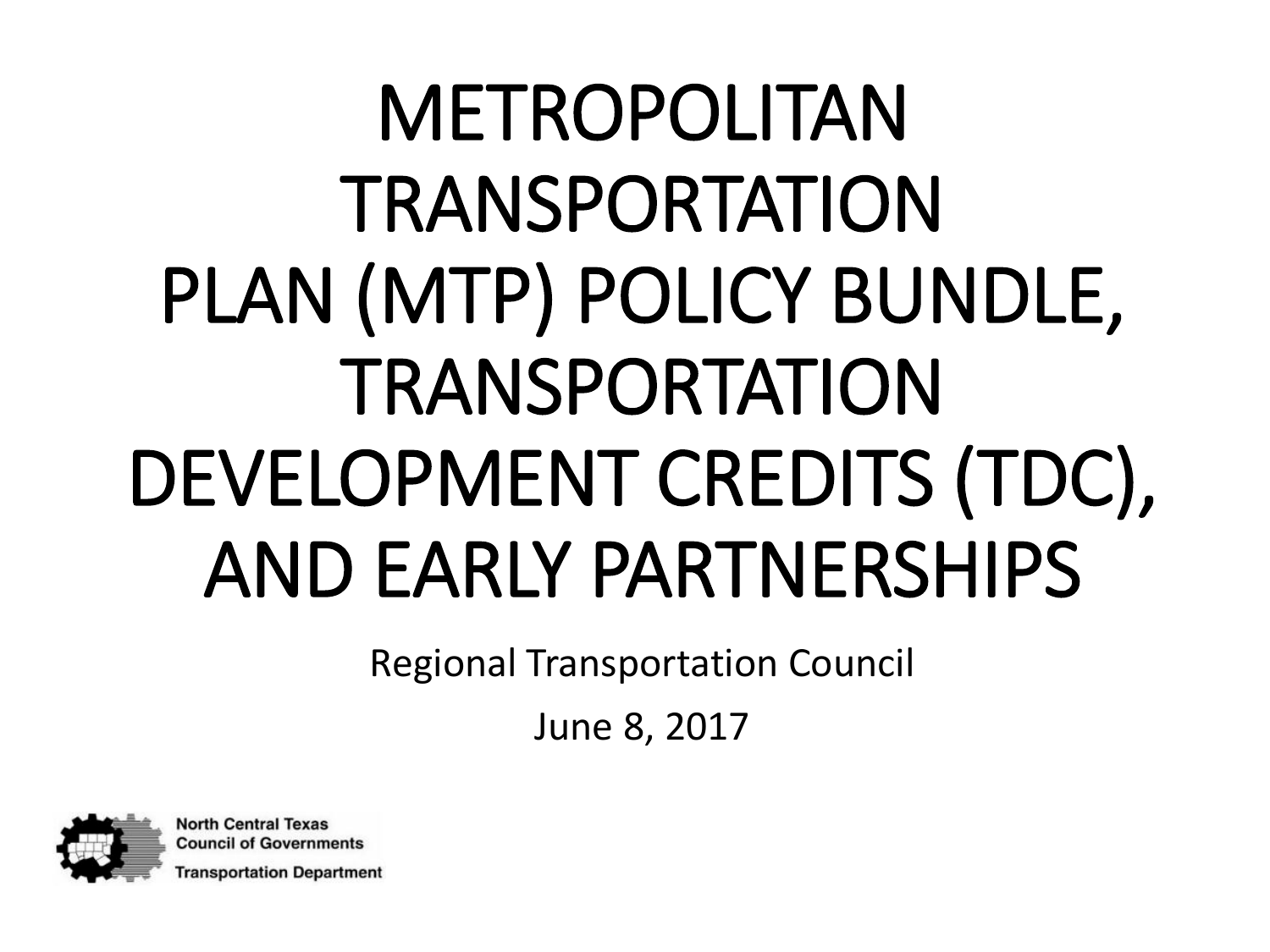### MTP POLICY BUNDLE PROCESS: SUMMARY OF AGENCY RESPONSES

|                         | <b>Submitted Responses</b> | <b>Met Policy</b><br>Requirements |
|-------------------------|----------------------------|-----------------------------------|
| <b>Cities</b>           | 12                         |                                   |
| <b>Transit Agencies</b> |                            |                                   |
| <b>School Districts</b> | 3                          | $\Omega$                          |
| Total                   |                            | 11                                |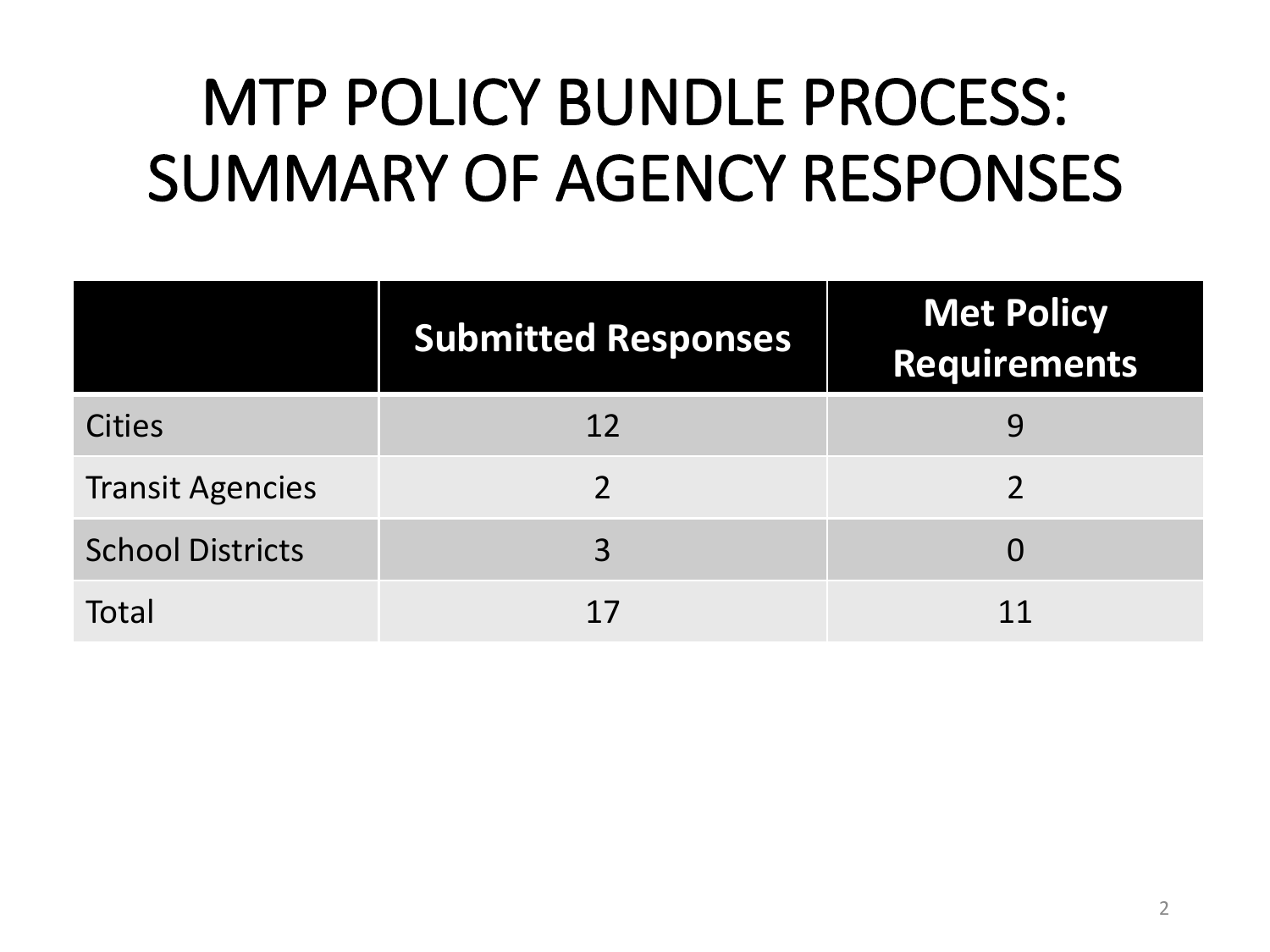## MTP POLICY BUNDLE PROCESS: ALLOCATION OF TDCS

• Staff proposes the following allocation of TDCs based on population:

### **Award of 8,000,000 TDCs Each**

City of Dallas City of Fort Worth Fort Worth Transportation Authority

### **Award of 5,000,000 TDCs Each**

City of Arlington City of Plano Denton County Transportation Authority

### **Award of 3,000,000 TDCs Each**

**Denton County Transportation Authority City of Richardson** 

City of Grapevine **City of Lewisville** City of McKinney **City of Mesquite**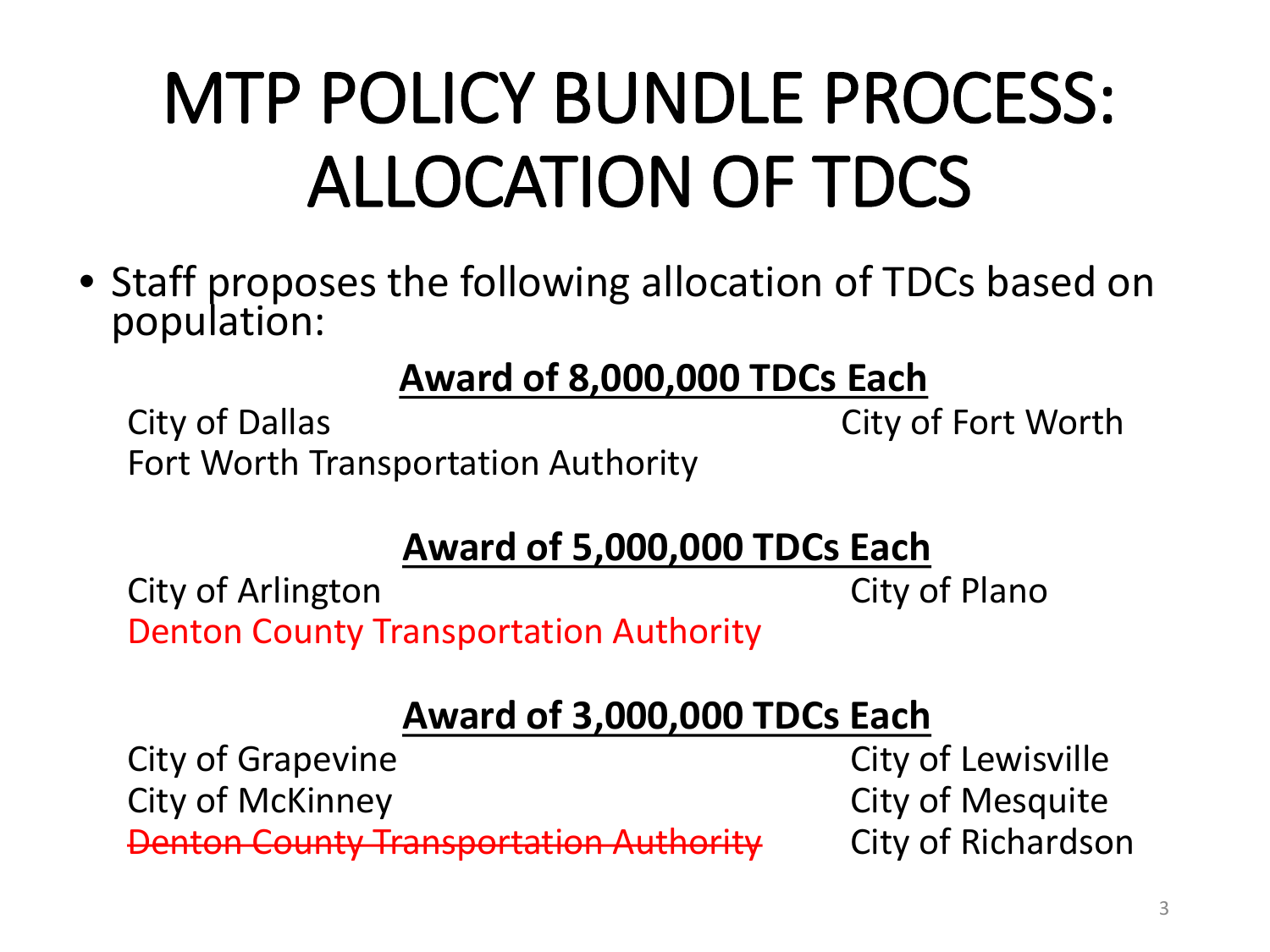## MTP POLICY BUNDLE PROCESS: NEXT STEPS

- What is the process for submitting projects?
	- Talk to Transportation Improvement Program (TIP) Team Staff for assistance
- What type of projects are eligible?
	- Must be new projects, not previously selected projects (including TAP)
- Process for FY 2018 submissions:
	- To be considered, Agencies must submit responses to the survey
		- Current Agencies that applied this year will need to resubmit
		- To request submission form, go to: <http://www.nctcog.org/trans/mtp/policybundle/>
	- Early Submittal Deadline (North Central Council of Governments (NCTCOG) staff will review) – February 2, 2018
	- Deadline for Submittal of Complete Survey March 2, 2018
	- Additional information is located the MTP Policy Bundle page at: <http://www.nctcog.org/trans/mtp/policybundle/>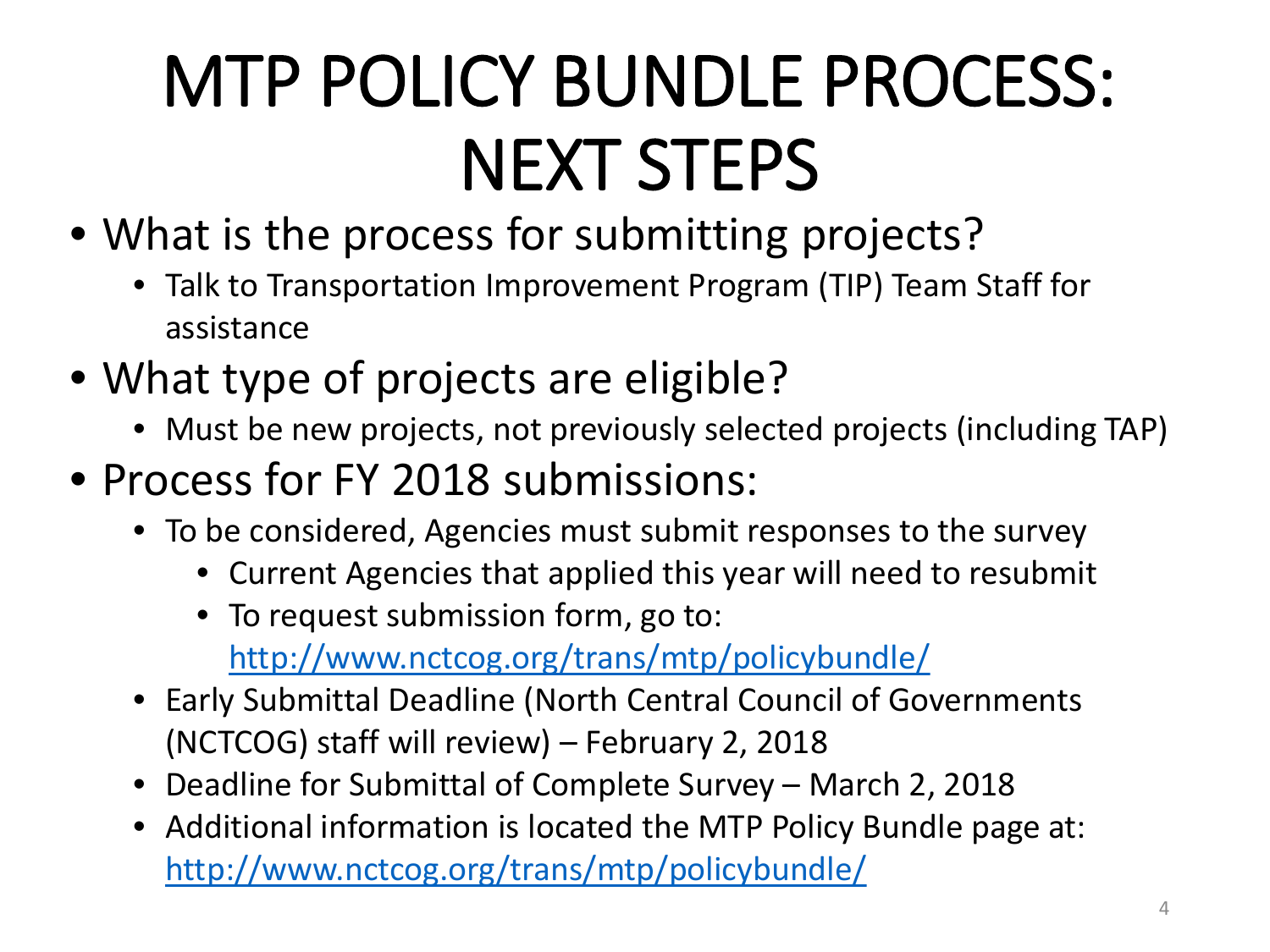# EARLY PARTNERSHIPS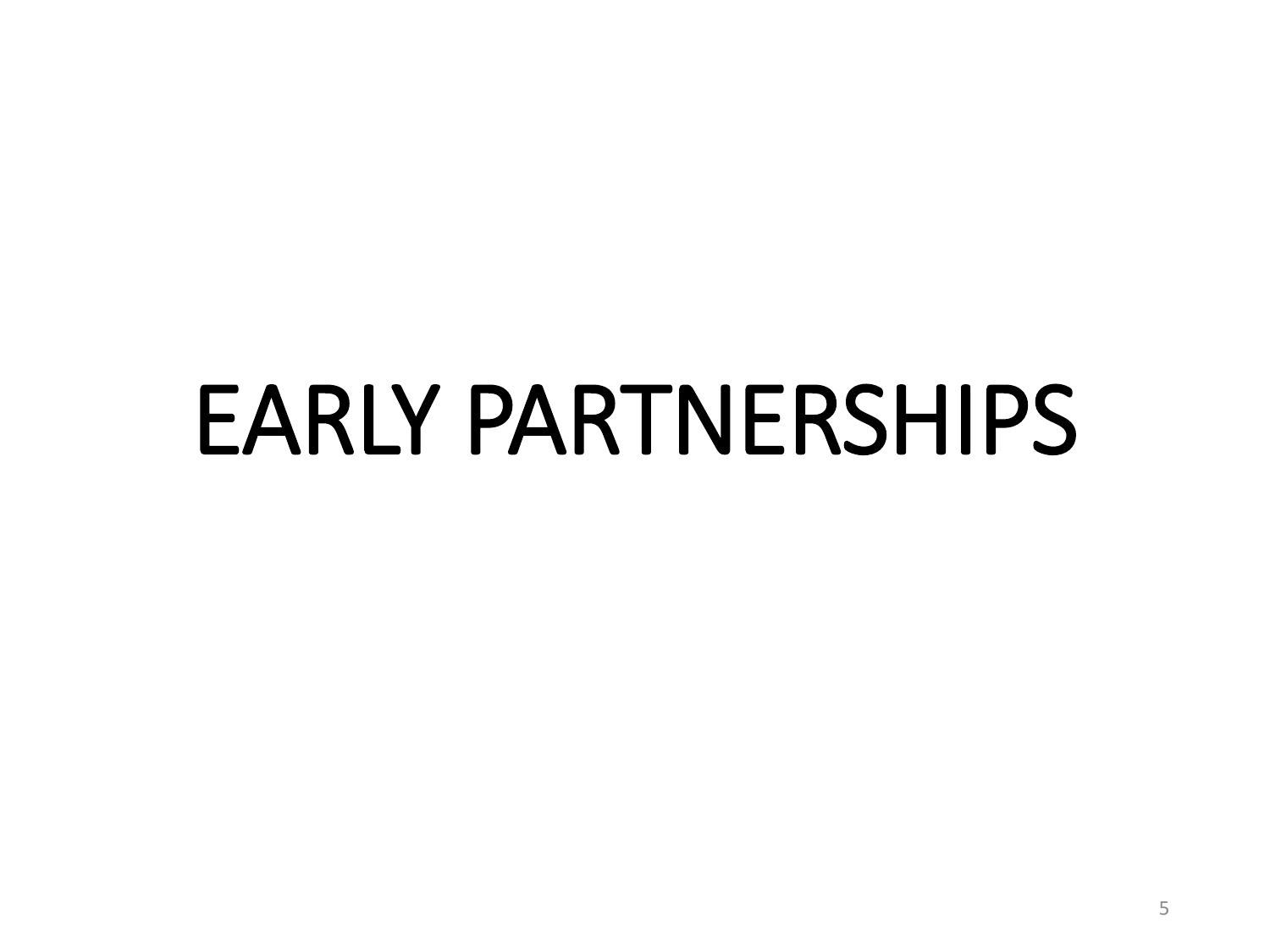## PROJECT AND PARTNERSHIP BACKGROUND

- As part of the reconstruction of IH 35E, the City of Dallas is proposing the construction of a deck plaza over IH 35E from Marsalis Avenue to Ewing Avenue.
- The Regional Transportation Council (RTC) previously approved up to \$40,000,000 in federal funds to help the City fund the project, with a 20 percent local match required.
- In order to include the deck plaza component in the larger reconstruction project, the Texas Department of Transportation needs a City funding commitment by June 28, 2017.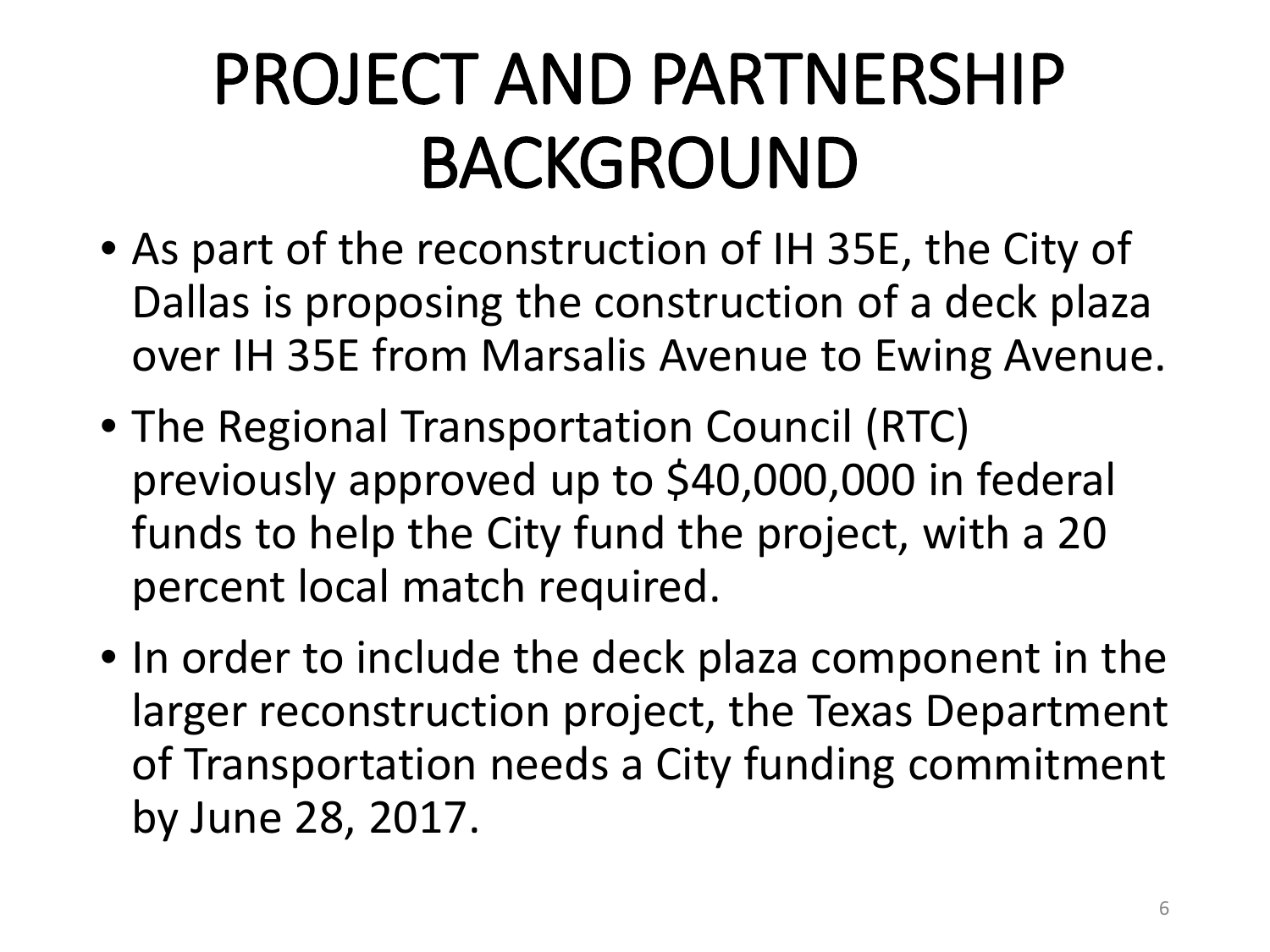### SOUTHERN GATEWAY DECK PLAZA COSTS AND CONCEPT

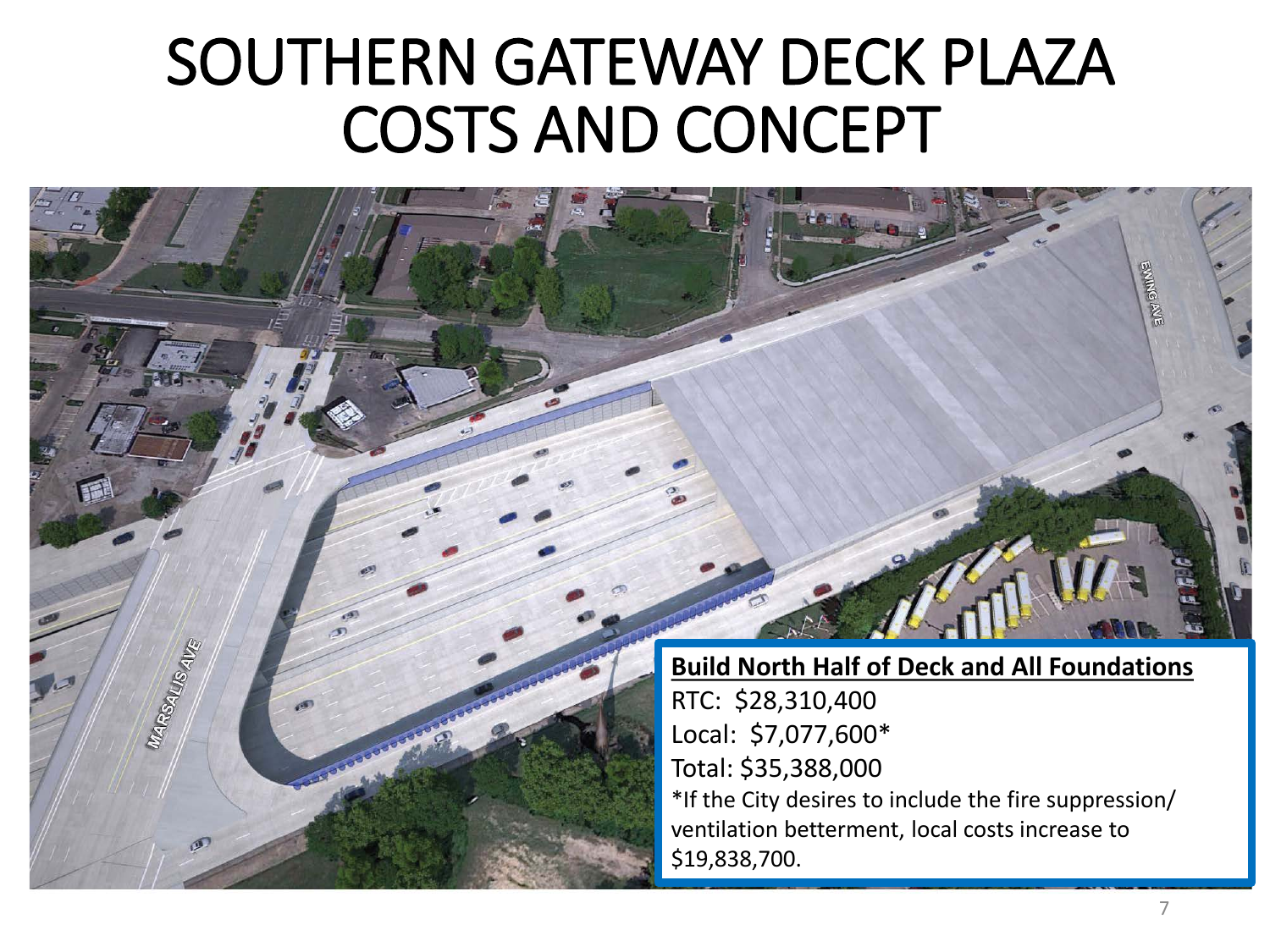## SOUTHERN GATEWAY FUNDING OPTIONS

- Option #1: Cash Match
	- The RTC contributes \$28,310,400 in federal funds.
	- The City of Dallas pays the 20 percent local match (\$7,077,600) in cash.
- Option #2: Use TDCs as Placeholder/Contingency
	- The RTC contributes \$35,388,000 in federal funds temporarily.
	- The City of Dallas utilizes its TDCs temporarily.
	- Upon approval of the City's Bond Program, the TDC match will be removed and replaced with a local cash match, thereby reducing the RTC's commitment to \$28,310,400.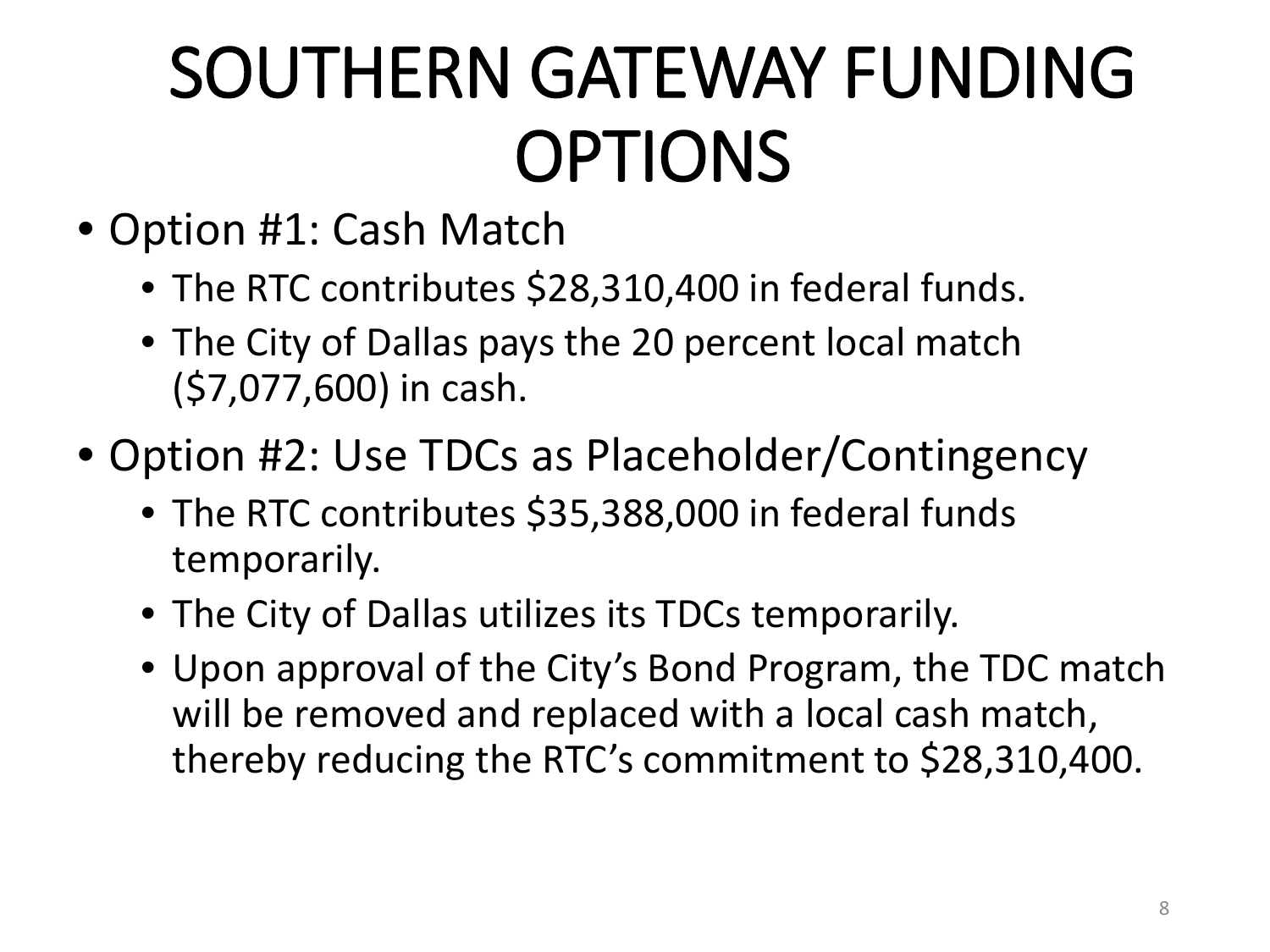## OPPORTUNITIES FOR QUALIFYING AGENCIES

- In addition, the City of Grapevine has contacted staff to discuss potential projects on which to utilize its TDCs.
- Other qualifying agencies can contact the TIP Team to discuss the use of their TDCs.
	- Adam Beckom [abeckom@nctcog.org](mailto:abeckom@nctcog.org) or 817-608-2344
	- Brian Dell [bdell@nctcog.org](mailto:bdell@nctcog.org) or 817-704-5694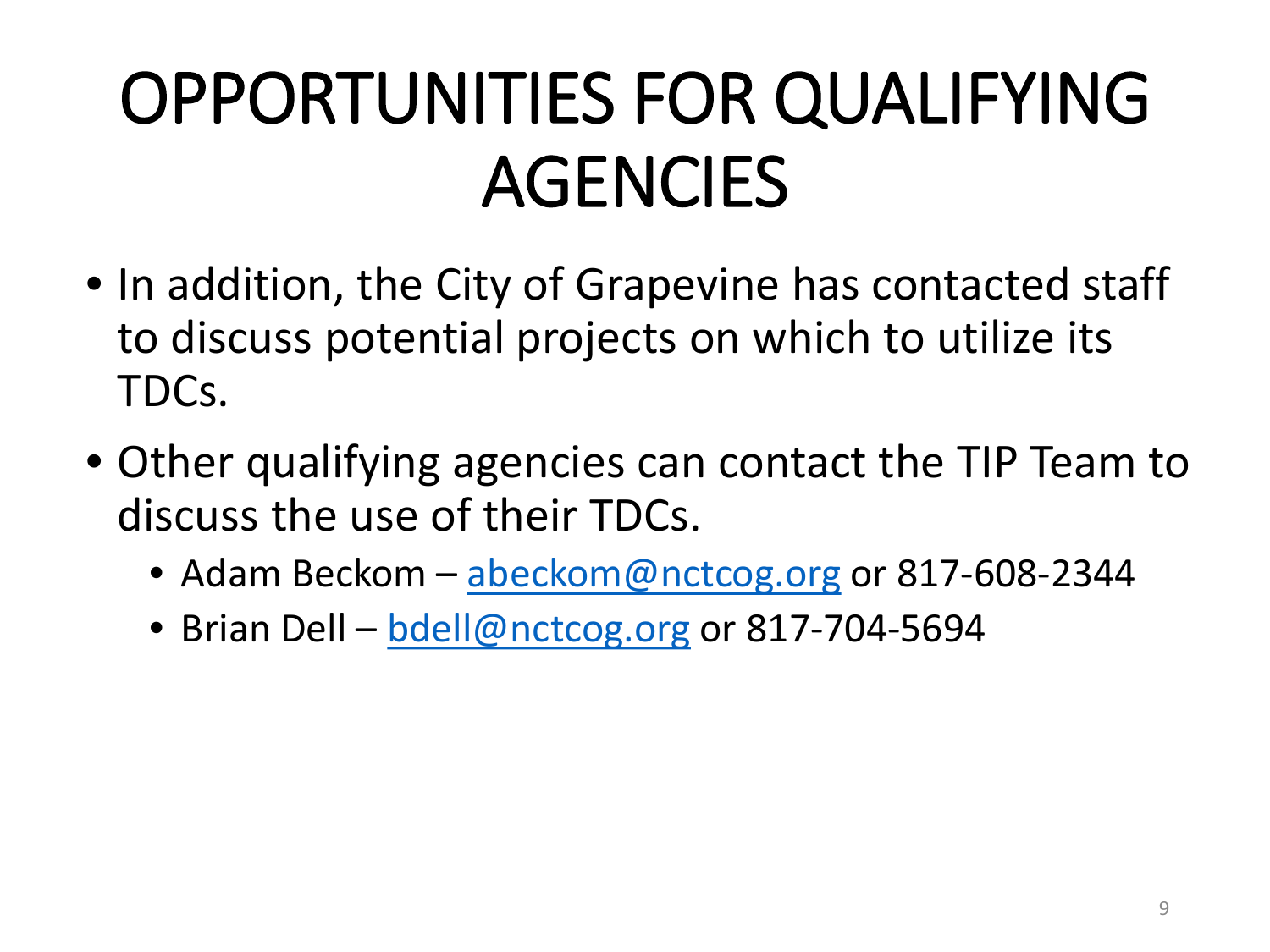# REQUESTED ACTION

### • RTC approval of:

- Staff's recommendation for distributing TDCs to qualifying agencies
- The funding partnership with the City of Dallas for the Southern Gateway project
- Administratively amending the 2017-2020 TIP/Statewide TIP and other planning/administrative documents to incorporate these changes.